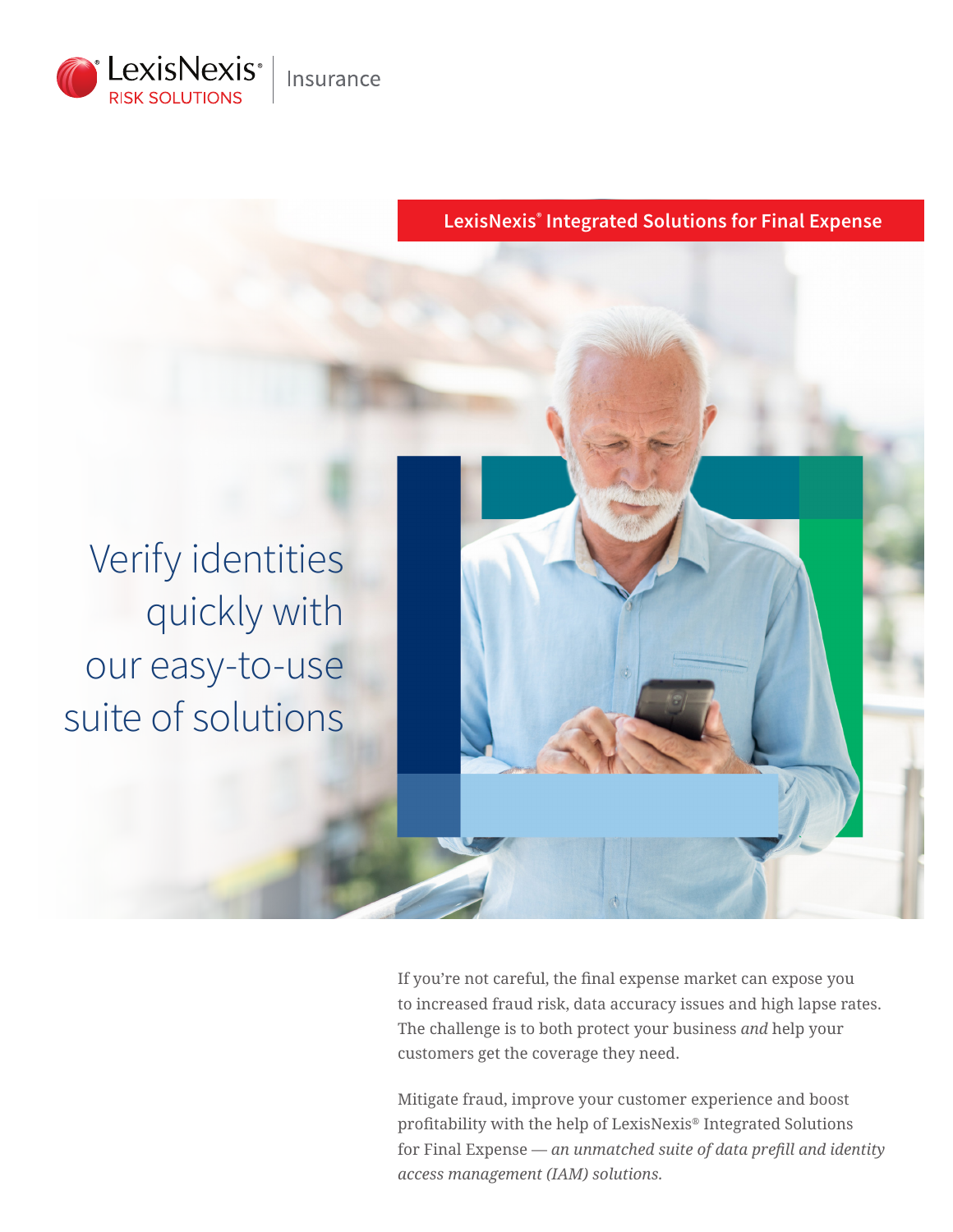#### **Minimizing risk in a fast-paced market**

The final expense market faces a unique set of concerns. In a high volume, low touch sector where many applicants are 50–80 years old, fraud prevention can pose a real challenge — both for you and your applicants. For example, family members may commit "familial fraud" by applying without the consent of the proposed insured. Synthetic identity fraud is another fast growing threat that is difficult to detect and is increasingly challenging insurers. **Getting identity resolution right is crucial.**

And with an older-skewing target audience, digital application forms can present data collection issues that may affect quoting and underwriting. Retention is another common sector-wide issue, with some final expense insurers experiencing lapse rates as high as 50% in the first two years.<sup>1</sup> **Offsetting these risks is the key to writing good policies that improve profitability.**

| <b>Fraud Risks</b>    | <b>Data Accuracy Issues</b> | <b>Lapse Rates</b>                           |
|-----------------------|-----------------------------|----------------------------------------------|
| <b>Familial Fraud</b> | ر<br>Mis-keys               |                                              |
| Agent Fraud           | Omissions                   | Lack of insight into<br>likelihood of lapses |

#### **A safe, streamlined application process**

Your final expense application process should be as simple and frictionless as possible, while still protecting against fraud — and ensure increased data accuracy to help accelerate your underwriting process.

#### **LexisNexis® Integrated Solutions for Final Expense is a cost-effective,**

**multi-layered solution suite** that will help you better detect and prevent fraud before it happens. It also minimizes applicant input requirements to help reduce errors and streamline the initial process. And our Persistency Indicator (available via LexisNexis**®** Life Data Prefill) can help improve retention rates by identifying likelihood of lapse, allowing you to customize payment plans to match the level of retention risk.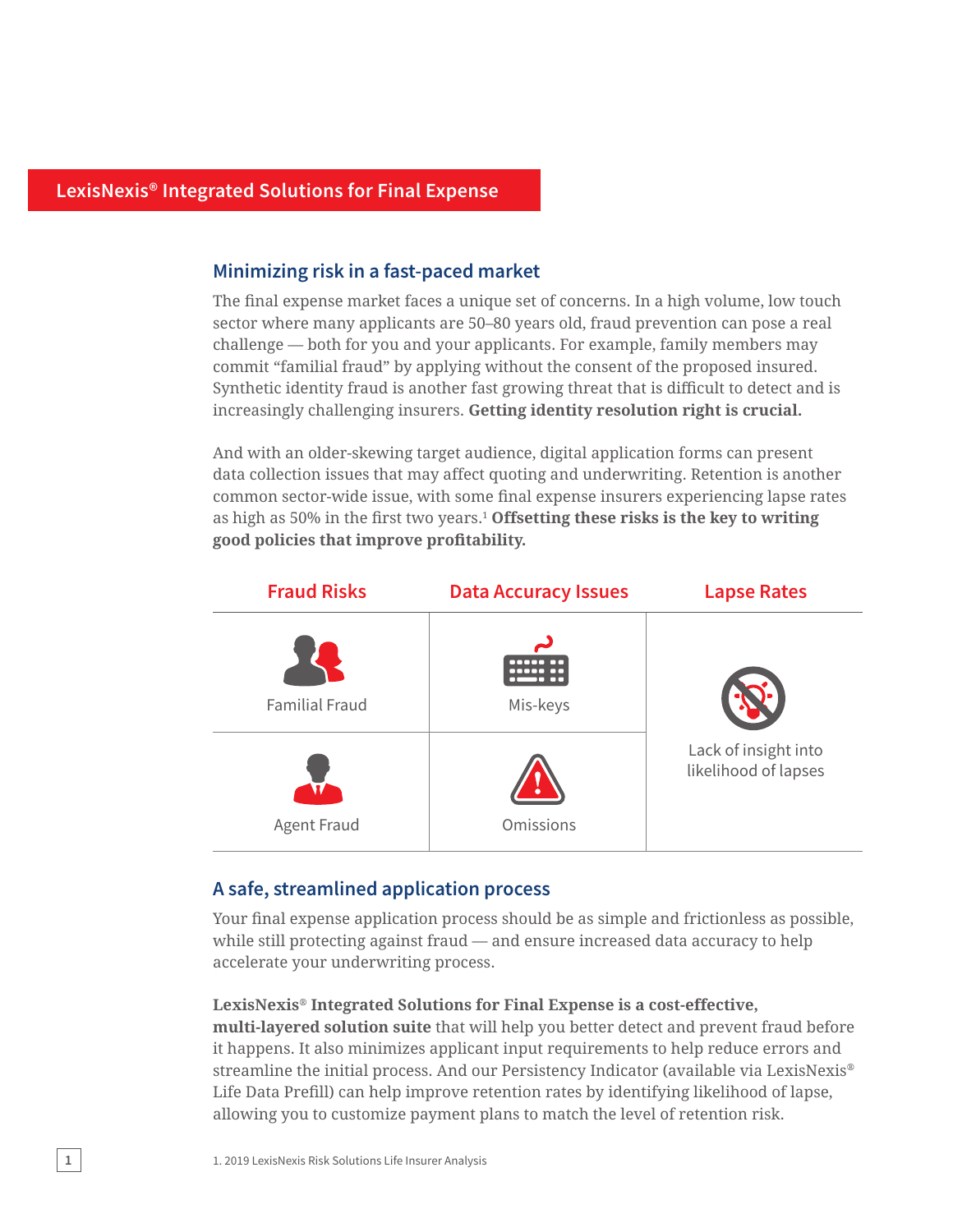

### **LexisNexis® Integrated Solutions for Final Expense:**



#### LexisNexis® InstantID®

*Verify and validate applicant information at the point of contact.* Provides identity verification with score and risk indicators to help detect data discrepancies.

# LexisNexis® Life Data Prefill



*Deliver an easy-to-use application with our automated data prefill solution.*

With name, address and DOB, we can enable you to prefill key data fields, reducing time and cost required to capture correct data.



## LexisNexis® Phone Finder

*Streamline fraud detection with faster, easier, more reliable phone authentication.* 

Combines phone data, phone activity metadata and identity information to more accurately associate devices and identities.

## LexisNexis® One Time Password



*Minimize friction for your customers with streamlined identity authentication.* Adds an additional layer of protection to help further safeguard against theft, password reuse and other fraud attacks.



#### LexisNexis® Emailage

*Reimagine fraud detection by utilizing email intelligence as a core risk identifier.*

Uses a patented, proprietary analytics approach to deliver a holistic email risk score and confidence analysis during various stages of the insurance process.